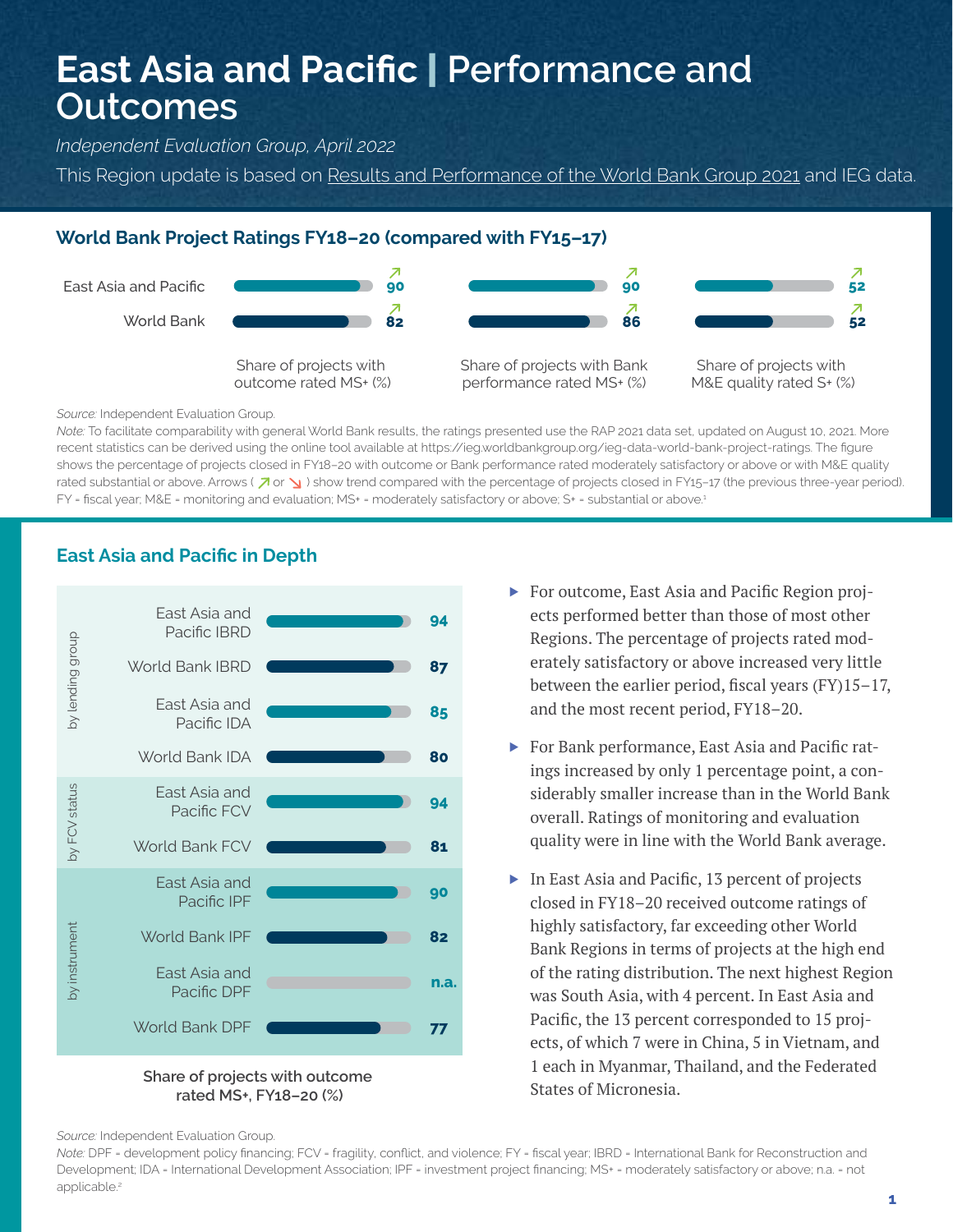## **Project Outcome Ratings Over Time, East Asia and Pacific**

#### East Asia and Pacific and World Bank Projects Rated Moderately Satisfactory or Above



*Source:* Independent Evaluation Group. *Note:* MS+ = moderately satisfactory or above.

#### East Asia and Pacific Projects, Percentage Distribution of Ratings